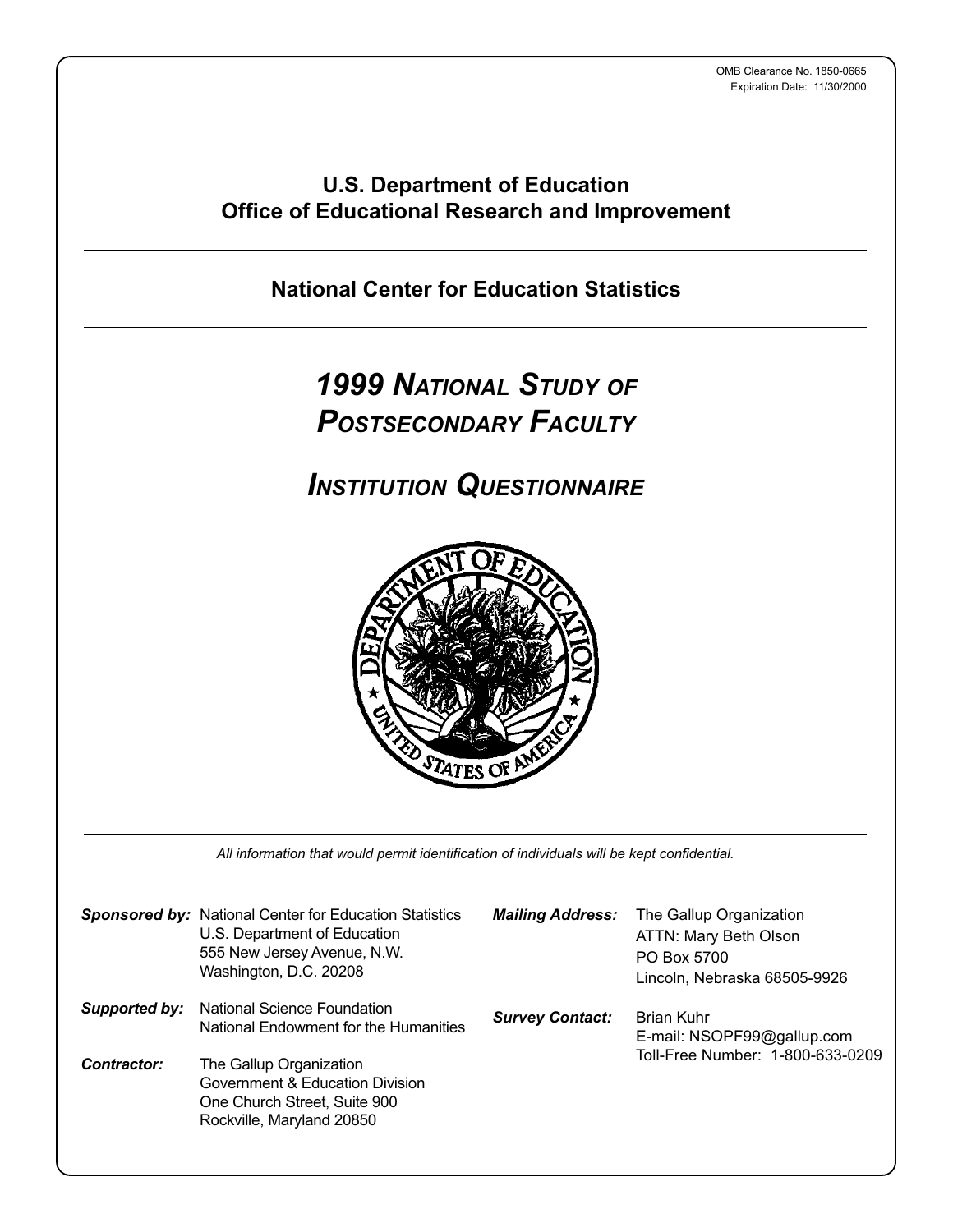### **HOW TO ACCESS THE INSTITUTION QUESTIONNAIRE ON THE WORLD WIDE WEB**

The Institution Questionnaire is available through the World Wide Web (WWW) at: **http://www.gallup.com/usde**. We strongly encourage you to complete the Web version of the questionnaire. The WWW version can be accessed through most browsers. For example, to access this address in Netscape, go to the **FILE** menu and select **Open Location**. Type in the WWW address exactly as it appears above in lower case, and hit the **Enter** key. To access the WWW address using Microsoft Internet Explorer, go to the FILE menu and select **Open**. Again, type in the WWW address exactly as it appears above in lower case, and hit the **Enter** key.

 At this point, both Netscape and Microsoft systems will prompt you for a Personal Identification Number (PIN). Your individualized PIN appears on the label on the back of the questionnaire and at the bottom of the cover letter in the Gallup folder. (The PIN is used by Gallup to keep track of who completes the survey and to keep unauthorized persons from entering the website.) This number will never be used to link your responses to your name. *Your individual responses will be kept completely confidential***.**

#### **Who to Contact for Assistance**

If you have any questions about the study, including the WWW site, please contact Brian Kuhr of the Gallup Organization toll-free at 1-800-633-0209, or via e-mail at NSOPF99@gallup.com.

#### **ASSURANCE OF CONFIDENTIALITY**

All information that permits the identification of individuals will be kept strictly confidential. Individual responses, and all responses that permit the identification of individuals, will be protected by the National Education Statistics Act, Public Law 103-382 [20 U.S.C. 9001 et seq.], the Carl D. Perkins Vocational Education Act, and the Privacy Act of 1974 [5 U.S.C. 552a].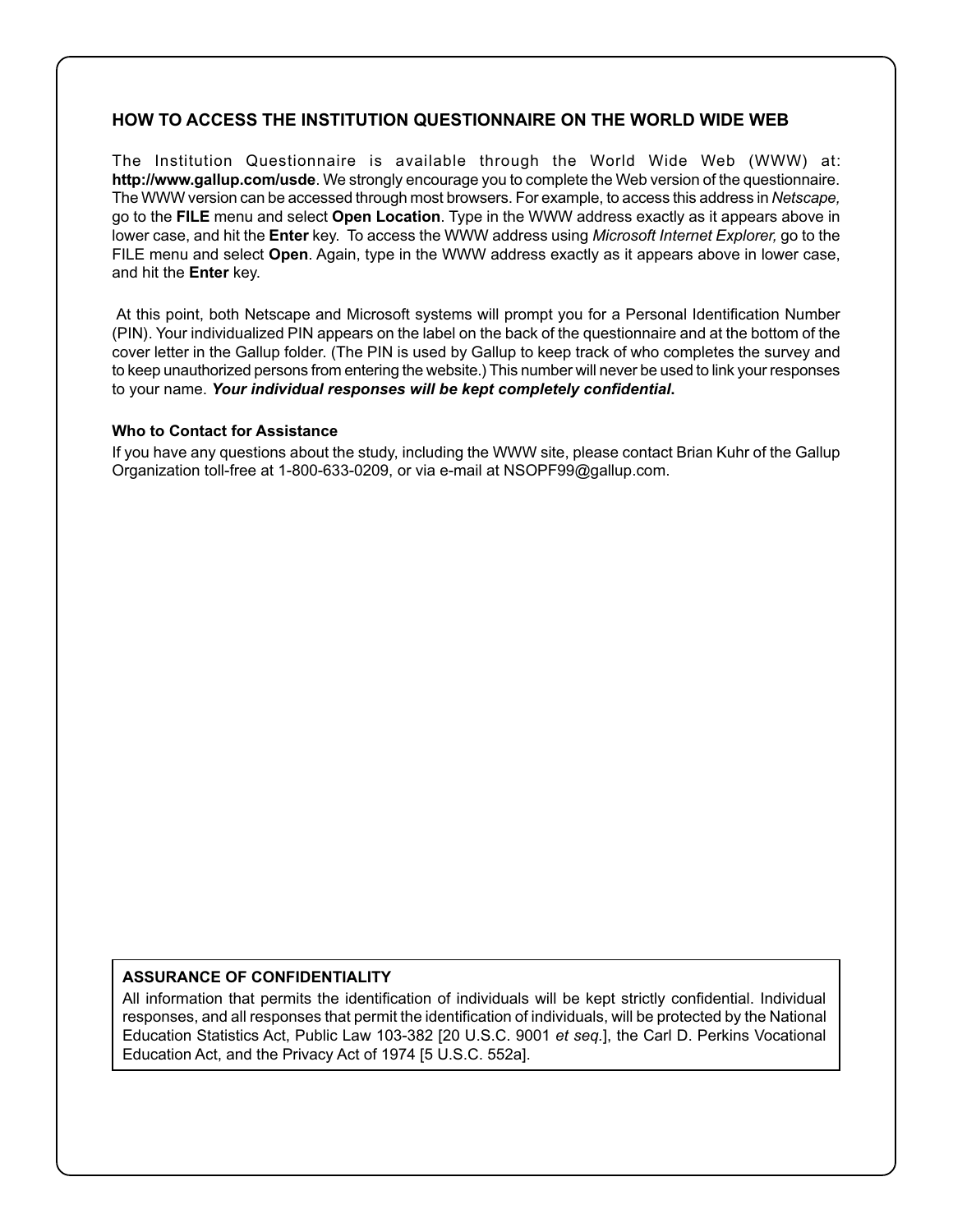### **INSTRUCTIONS**

The Gallup folder includes: 1) An institution questionnaire, 2) an affidavit of confidentiality, and 3) a request for a list of faculty and instructional staff employed in your institution. For information about the affidavit and faculty lists, see Instructions for the Instruction Coordinator provided in the Gallup folder.

This questionnaire seeks information about full-time and part-time faculty and instructional staff employed in your institution.

### *Full-time and part-time faculty and instructional staff INCLUDE:*

- All part-time, full-time, temporary, permanent, adjunct, visiting, acting, postdoctoral appointees, tenured, tenuretrack, non-tenure-track, undergraduate, graduate, professional school (e.g., medical, law, dentistry, etc.) faculty and instructional staff who were on the payroll of your institution as of November 1, 1998. Include faculty on paid sabbatical leave.
- Any administrators, researchers, librarians, coaches, etc., who have faculty status at your institution— whether or not they have instructional responsibilities—and were on the payroll of your institution as of November 1, 1998. Any administrators, researchers, librarians, coaches, etc., who do **not** have faculty status at your institution but have instructional responsibilities and were on the payroll of your institution as of November 1, 1998.
- All employees with *instructional responsibilities* —teaching one or more courses, or advising or supervising students' academic activities (e.g., serving on undergraduate or graduate thesis or dissertation committees, supervising an independent study or one-on-one instruction, etc.) —during the 1998 Fall Term who were on the payroll of your institution as of November 1, 1998 and who may or may not have faculty status.

*Do NOT include:* Graduate or undergraduate teaching or research assistants, faculty and instructional personnel on leave without pay or teaching outside the U.S., military personnel who teach only ROTC courses, instructional personnel supplied by independent contractors, and voluntary medical staff.

We realize that postsecondary education institutions vary widely in their organizational structures and staffing patterns and institutions may use different definitions of faculty and non-faculty positions, temporary and permanent status, and full-time and part-time status. Please interpret the instructions and terms according to your institution's usage. Should you have any questions about classification of personnel, or whether they should or should not be included on the lists, we urge you to contact Brian Kuhr at The Gallup Organization at 1-800-633-0209.

*Refer to the Glossary on pages 11-12 for a more detailed definition of faculty and instructional staff and other terms used in the questionnaire.*

*Respondents*. Several people at your institution may complete different parts of the questionnaire. Please ask each respondent to fill in the requested information in Section D on page 10.

*Returning the questionnaire, affidavit and faculty lists.* Please be sure to return all three items requested. **You may return each item as it is completed—you do not have to return all three documents at the same time**. A prepaid, pre-addressed envelope is provided for your convenience and additional mailing instructions are on page 13.

*Questions*. If you have any questions about who to include and exclude in your responses to the questions, or if you have other questions about the study, please contact Brian Kuhr of The Gallup Organization toll-free at 1-800-633-0209 or via e-mail at NSOPF99@gallup.com.

**Scannable Form.** This questionnaire is a scannable form. Please follow the steps below carefully when completing this questionnaire. It will make it easier to interpret your results.

- Use a blue or black ink pen only.
- Do not use ink that soaks through the paper.
- Make solid marks that fit in the response boxes.
- To answer the survey questions, please mark the appropriate answer in each box.



1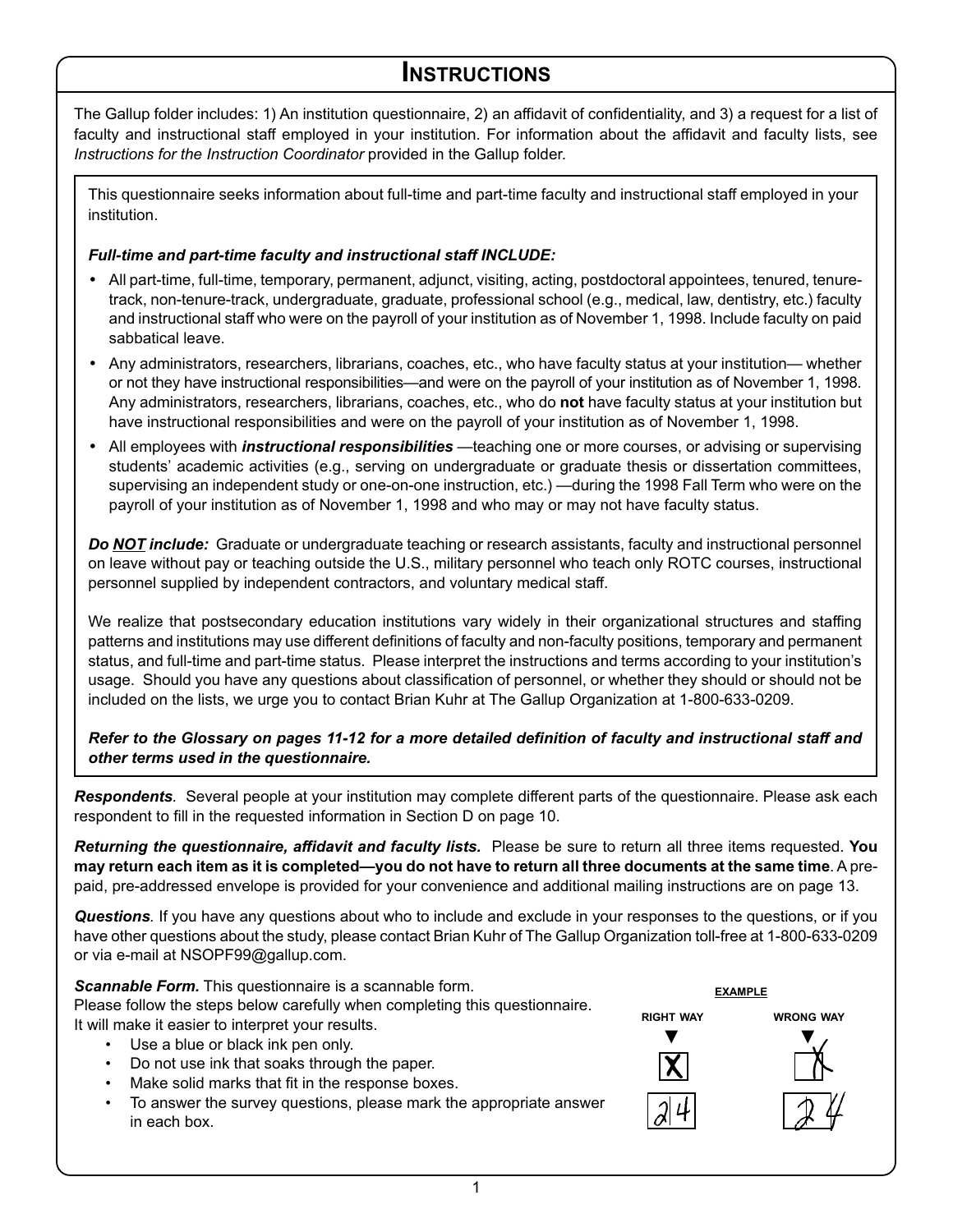# **1999 NATIONAL STUDY OF POSTSECONDARY FACULTY INSTITUTION QUESTIONNAIRE**

**BE SURE TO READ BEFORE COMPLETING QUESTIONNAIRE:** If your institution has multiple branches, answer only for the branch named on the label on the back of the questionnaire. If your institution/branch has schools (e.g., medical, law, etc.) or classes in more than one physical location, please be sure to include all faculty and instructional staff for these locations as well.

Please be sure to include in your counts **all faculty and instructional staff in all program areas (e.g., humanities, fine arts, social sciences, natural sciences, etc.). Remember also to include faculty and instructional staff from the health sciences**. The health sciences include: dentistry, health services administration, medicine, nursing, pharmacy, public health, veterinary medicine, allied health technologies and services, and other health sciences.

The number of individuals reported as full-time and part-time faculty and instructional staff should be as large or larger than the number your institution reported in your IPEDS Fall Staff Survey because NSOPF:99 uses a broader definition (Refer to the Glossary on pages 11-12).

- **1. As of November 1, 1998, how many of each of the following types of staff were employed by your institution? Please report the total number of persons (i.e. headcount), rather than full-time equivalents (FTEs).** (Write a number in each box; if none, write in "0".)
	- a. Full-time faculty and instructional staff (Any full-time faculty plus any other full-time employees with instructional responsibilities)
	- b. Part-time faculty and instructional staff (Any part-time faculty plus any other parttime employees with instructional responsibilities)

**SPECIAL NOTE:** The number of faculty and instructional staff reported in the Institution Questionnaire should be consistent with the number of personnel included on the List of Faculty and Instructional Staff that your institution is requested to prepare for NSOPF:99. If for some reason these counts are inconsistent, please explain the reason(s) for the inconsistency in the Comments section on page 13. (See the Instructions for Preparing Lists of Faculty provided in your Gallup folder.) If you have any questions, or need assistance, please contact Brian Kuhr at The Gallup Organization at 1-800-633-0209.

### **SECTION A**

# **FULL-TIME FACULTY AND INSTRUCTIONAL STAFF**

Instructions: If you indicated your institution had any full-time faculty or instructional staff, begin with this section. If your institution did not have any full-time faculty or instructional staff, skip to Section B, Part-time Faculty and Instructional Staff, on page 6.

**2. During the past five years has the total number of full-time faculty and instructional staff at your institution increased, decreased, or remained about the same? By what percentage (approximate)?** (Mark [x] one box; if numbers increased or decreased, write in percentage.)

| -<br>necreased<br>Increased | $.0\%$ | Remained about the same |
|-----------------------------|--------|-------------------------|
|-----------------------------|--------|-------------------------|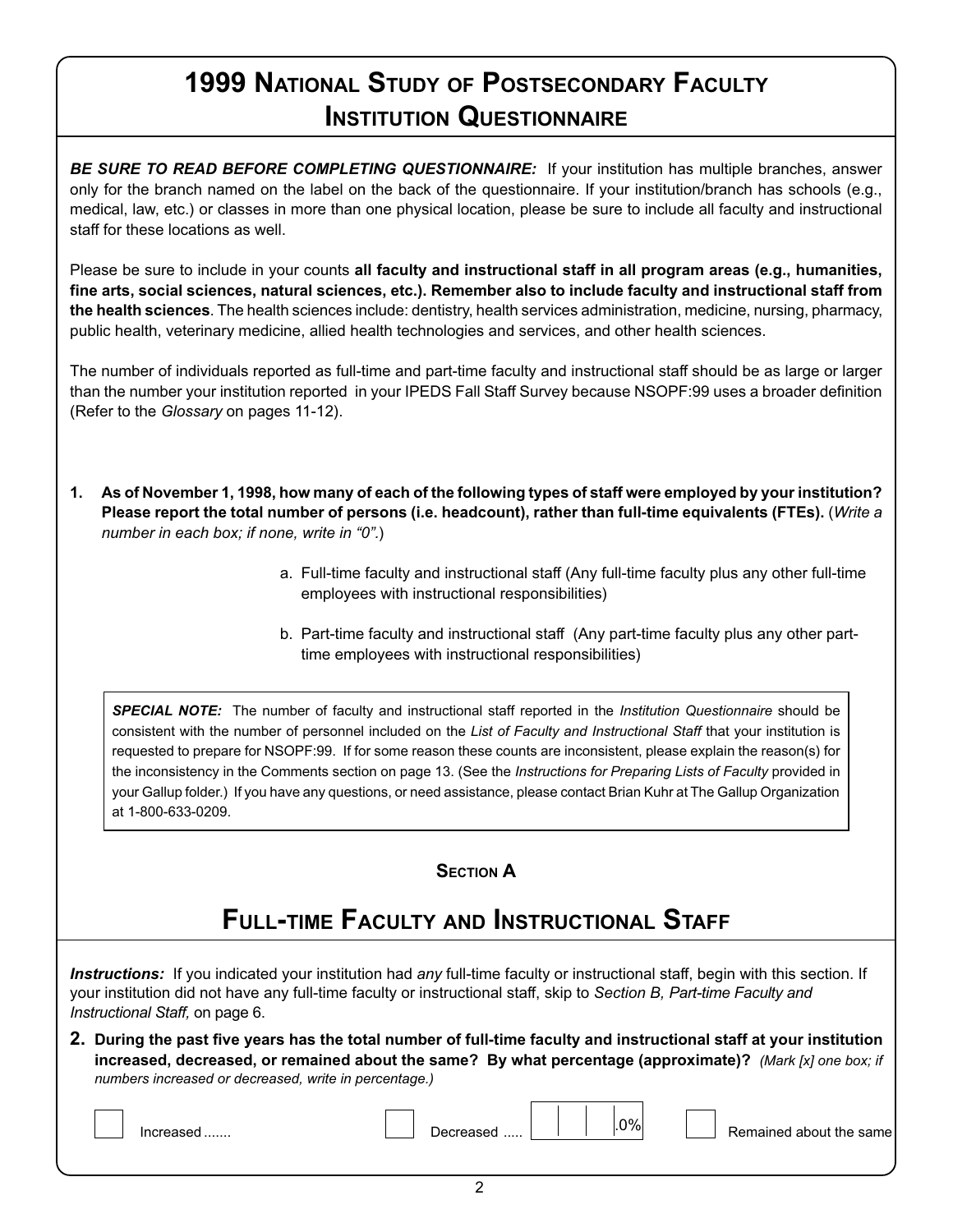|                                                                                                      | 3. During the past five years, has your institution done any of the following to decrease the number<br>of full-time faculty and instructional staff at your institution? (Mark [x] one box for each item.)                                        |  |               |  |  |                                                           |  |  |                    | Yes |             | No |
|------------------------------------------------------------------------------------------------------|----------------------------------------------------------------------------------------------------------------------------------------------------------------------------------------------------------------------------------------------------|--|---------------|--|--|-----------------------------------------------------------|--|--|--------------------|-----|-------------|----|
| a. Replaced full-time faculty and instructional staff with part-time faculty and instructional staff |                                                                                                                                                                                                                                                    |  |               |  |  |                                                           |  |  |                    |     |             |    |
| b.                                                                                                   | Increased faculty course load rather than replace full-time faculty and instructional staff who left                                                                                                                                               |  |               |  |  |                                                           |  |  |                    |     |             |    |
| c.                                                                                                   |                                                                                                                                                                                                                                                    |  |               |  |  |                                                           |  |  |                    |     |             |    |
|                                                                                                      |                                                                                                                                                                                                                                                    |  |               |  |  |                                                           |  |  |                    |     |             |    |
| е.                                                                                                   | Substituted on-campus courses taught by full-time faculty and instructional staff with remote site                                                                                                                                                 |  |               |  |  |                                                           |  |  |                    |     |             |    |
| f.                                                                                                   | Other actions (Please specify.)                                                                                                                                                                                                                    |  |               |  |  |                                                           |  |  |                    |     |             |    |
|                                                                                                      | 4. Does your institution have a tenure system for any full-time faculty and instructional staff? (Mark [x] one box.)                                                                                                                               |  |               |  |  |                                                           |  |  |                    |     |             |    |
|                                                                                                      | Yes, has a tenure system                                                                                                                                                                                                                           |  |               |  |  |                                                           |  |  |                    |     |             |    |
|                                                                                                      | Currently no tenure system, but still have tenured staff                                                                                                                                                                                           |  |               |  |  |                                                           |  |  |                    |     |             |    |
|                                                                                                      |                                                                                                                                                                                                                                                    |  |               |  |  |                                                           |  |  |                    |     |             |    |
|                                                                                                      |                                                                                                                                                                                                                                                    |  |               |  |  |                                                           |  |  |                    |     |             |    |
|                                                                                                      | No tenure system<br>5. Please provide the following information about changes in the number of full-time faculty and instructional<br>staff between the 1997 and 1998 Fall Terms. If your institution does not recognize tenure, please report all |  |               |  |  |                                                           |  |  |                    |     |             |    |
|                                                                                                      | full-time faculty and instructional staff in column (D). (Write a number in each box; if none, write in "0".)                                                                                                                                      |  | Α.<br>Tenured |  |  | В.<br>Non-tenured.<br>on tenure track not on tenure track |  |  | C.<br>Non-tenured, |     | D.<br>Total |    |
| а.                                                                                                   | Total number as of November 1, 1997 Fall Term                                                                                                                                                                                                      |  |               |  |  |                                                           |  |  |                    |     |             |    |
| b.                                                                                                   | Number who changed from part-time to full-time status                                                                                                                                                                                              |  |               |  |  |                                                           |  |  |                    |     |             |    |
| c.                                                                                                   | Number hired between Nov. 1, 1997 and Nov. 1, 1998                                                                                                                                                                                                 |  |               |  |  |                                                           |  |  |                    |     |             |    |
| d.                                                                                                   | Number retired between Nov. 1, 1997 and Nov. 1, 1998                                                                                                                                                                                               |  |               |  |  |                                                           |  |  |                    |     |             |    |
| е.                                                                                                   | Number who left for other reasons between                                                                                                                                                                                                          |  |               |  |  |                                                           |  |  |                    |     |             |    |
| f.                                                                                                   |                                                                                                                                                                                                                                                    |  |               |  |  |                                                           |  |  |                    |     |             |    |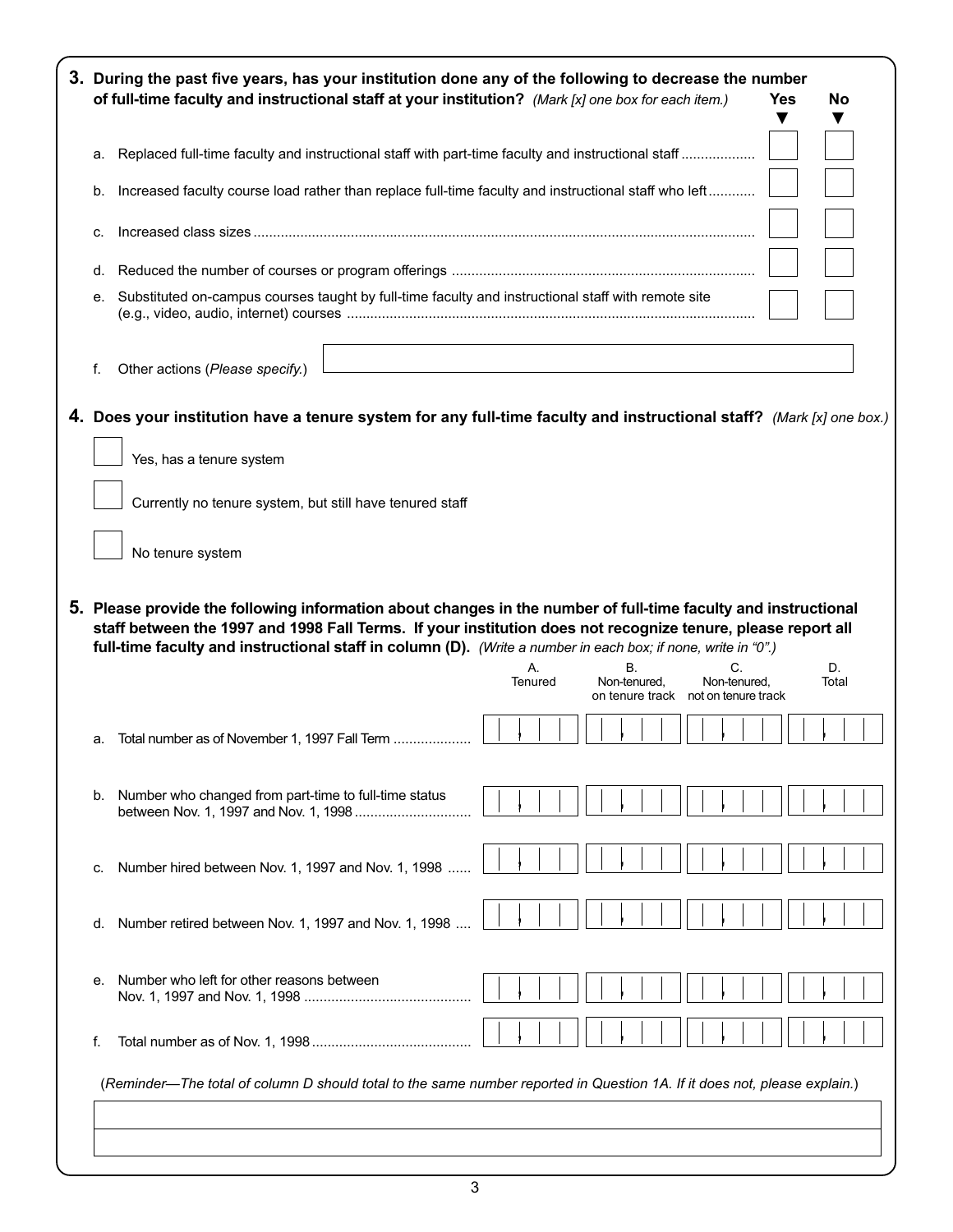*Note:* If your institution does not have a tenure system for any full-time faculty and instructional staff, please skip to Question 10.

**6. During the 1997–98 academic year (i.e., Fall 1997 through Spring 1998), how many full-time faculty and instructional staff at your institution were considered for tenure, and how many were granted tenure?** (Write a number in each box; if none, write in "0".)



Number of full-time faculty and instructional staff considered for tenure



Number of full-time faculty and instructional staff granted tenure

Yes No

**7. For those on a tenure track but not tenured:** (Write a number, in years, in each box.)



What is the maximum number of years fulltime faculty and instructional staff can be on a tenure track and not receive tenure? (If no maximum, write in "NA".)

If the maximum number of years has changed during past 5 years, write in previous maximum. (If no change, write in "NA".)

**8. During the past five years, has your institution done any of the following?** (Mark [x] one box for each item.)

|    | a. Changed policy for granting tenure to<br>full-time faculty and instructional staff                                                                              |  |
|----|--------------------------------------------------------------------------------------------------------------------------------------------------------------------|--|
|    | b. Made the standards more stringent for<br>granting tenure to full-time faculty and                                                                               |  |
|    | c. Reduced the number of tenured full-<br>time faculty and instructional staff<br>through downsizing                                                               |  |
|    | d. Replaced some tenured or tenure-track<br>full-time faculty and instructional staff<br>with full-time faculty and instructional<br>staff on fixed term contracts |  |
|    | e. Discontinued tenure system at the                                                                                                                               |  |
| f. | Offered early or phased retirement to<br>any tenured full-time faculty or                                                                                          |  |

(IF YES) Write in the number of full-time faculty and instructional staff who took early retirement during the past five years. ........

- **9. Has your institution taken any other action(s) that reduced the number of tenured full-time faculty and instructional staff at your institution during the past five years?** (Mark [x] one box.) No Yes (Please specify below.)
- **10. How many full-time positions was your institution seeking to fill for the 1998 Fall Term?** (Write a number in the box; if none, write in "0".)



Number of full-time positions institution was seeking to fill for the 1998 Fall Term

**11. Indicate if each of the retirement plans listed below is available to any full-time faculty or instructional staff at your institution. If available, please indicate whether the plan is fully subsidized, partially subsidized, or not subsidized by your institution.** (Mark [x] the appropriate box

| appropriate box for each plan.) |       |                                  |         |
|---------------------------------|-------|----------------------------------|---------|
|                                 | г. п. | $D$ $\sim$ $H$ $\sim$ $H$ $\sim$ | $N - 1$ |

|                   |                          | rully | <b>Falually</b><br>Subsidized Subsidized Subsidized | <b>INOL</b> |
|-------------------|--------------------------|-------|-----------------------------------------------------|-------------|
|                   | a. TIAA/CREF plan        |       |                                                     |             |
|                   | Yes                      |       |                                                     |             |
|                   | No                       |       |                                                     |             |
| b. Other 403 plan |                          |       |                                                     |             |
|                   | Yes                      |       |                                                     |             |
|                   | <b>No</b>                |       |                                                     |             |
| c. State plan     |                          |       |                                                     |             |
|                   | Yes                      |       |                                                     |             |
|                   | No                       |       |                                                     |             |
|                   | d. 401K or 401B plan     |       |                                                     |             |
|                   | Yes                      |       |                                                     |             |
|                   | No                       |       |                                                     |             |
|                   | e. Other retirement plan |       |                                                     |             |
|                   | Yes                      |       |                                                     |             |
|                   | No                       |       |                                                     |             |

,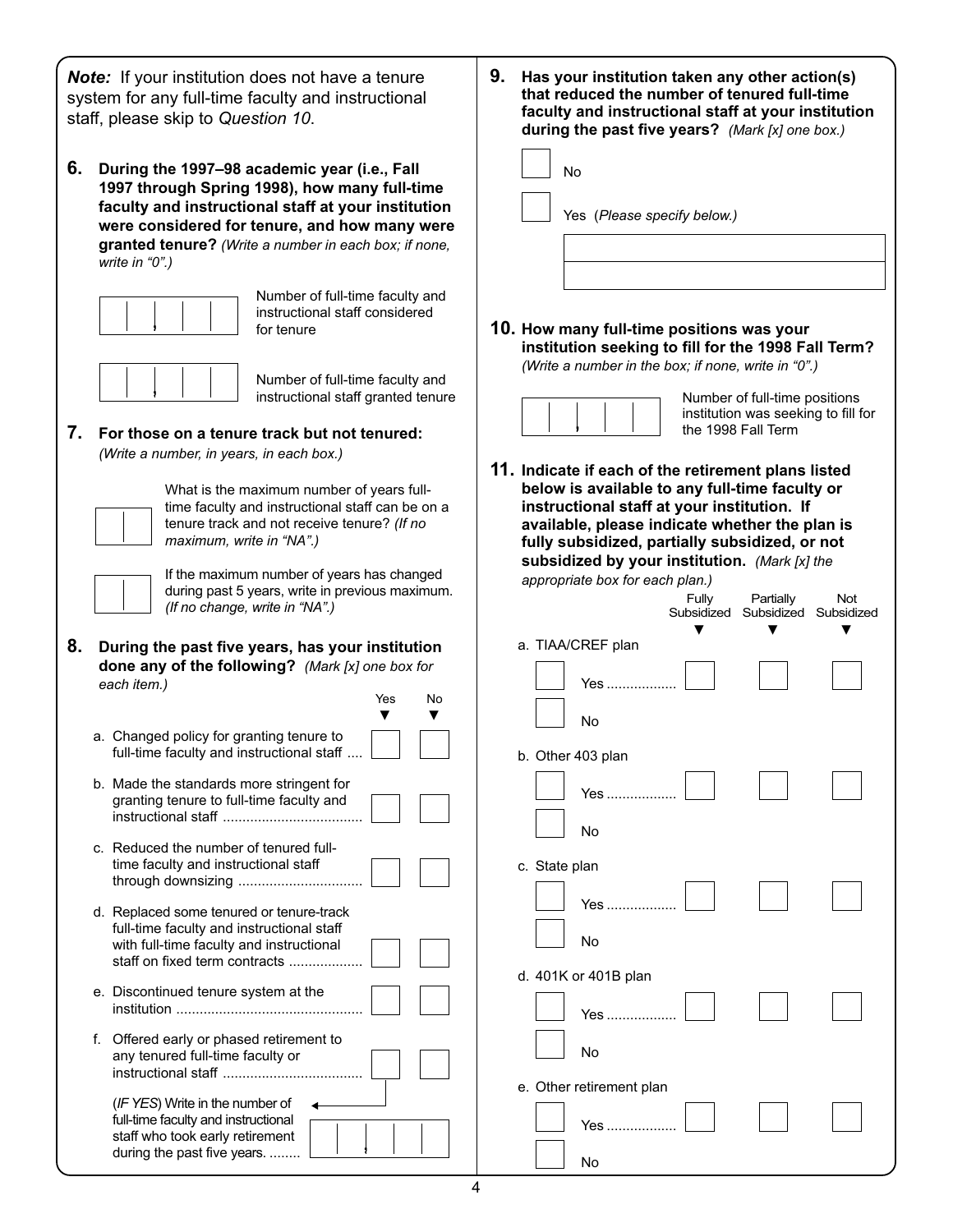| 12. Indicate which of the following employee<br>benefits is available at your institution to any<br>full-time faculty or instructional staff. If<br>available, indicate whether the benefit for the | 13. Next, indicate which of the following employee<br>benefits or policies is available at your institution<br>to any full-time faculty or instructional staff.<br>(Mark [x] the appropriate box for each benefit.) |
|-----------------------------------------------------------------------------------------------------------------------------------------------------------------------------------------------------|---------------------------------------------------------------------------------------------------------------------------------------------------------------------------------------------------------------------|
| employee is fully subsidized, partially subsidized,                                                                                                                                                 | Yes<br>No                                                                                                                                                                                                           |
| or not subsidized by your institution. (Mark [x] the<br>appropriate box for each benefit.)                                                                                                          | ▼                                                                                                                                                                                                                   |
| Fully<br>Partially<br>Not                                                                                                                                                                           | a. Wellness program or health promotion                                                                                                                                                                             |
| Subsidized Subsidized<br>Subsidized                                                                                                                                                                 | b. Tuition remission/grants at this or                                                                                                                                                                              |
| a. Medical insurance or                                                                                                                                                                             | other institutions for spouse                                                                                                                                                                                       |
| medical care                                                                                                                                                                                        | c. Tuition remission/grants at this or                                                                                                                                                                              |
| Yes                                                                                                                                                                                                 | other institutions for children                                                                                                                                                                                     |
| No                                                                                                                                                                                                  | d. Housing/mortgage; rent                                                                                                                                                                                           |
| b. Dental insurance or<br>dental care                                                                                                                                                               | e. Transportation/parking                                                                                                                                                                                           |
| Yes                                                                                                                                                                                                 |                                                                                                                                                                                                                     |
| No<br>c. Disability insurance program                                                                                                                                                               |                                                                                                                                                                                                                     |
| Yes                                                                                                                                                                                                 |                                                                                                                                                                                                                     |
| No                                                                                                                                                                                                  | i. Employee assistance program                                                                                                                                                                                      |
| d. Life insurance                                                                                                                                                                                   |                                                                                                                                                                                                                     |
| Yes                                                                                                                                                                                                 | 14. What is the average percentage of salary that is<br>contributed by your institution to the total                                                                                                                |
| No                                                                                                                                                                                                  | benefits package for full-time faculty and<br>instructional staff? (Write a percent in the box; if                                                                                                                  |
| e. Child care                                                                                                                                                                                       | none, write in "0".)                                                                                                                                                                                                |
| Yes ……………                                                                                                                                                                                           | $.0\%$                                                                                                                                                                                                              |
| No                                                                                                                                                                                                  |                                                                                                                                                                                                                     |
| f. Medical insurance for retirees                                                                                                                                                                   | 15. Are any of your full-time faculty and<br>instructional staff legally represented by a                                                                                                                           |
| Yes                                                                                                                                                                                                 | union (or other association) for purposes of<br>collective bargaining with your institution? If                                                                                                                     |
| No                                                                                                                                                                                                  | yes, what percent (approximate) are<br>represented? (Mark [x] one box; if Yes, write in                                                                                                                             |
| g. "Cafeteria-style" benefits plan<br>(a plan under which staff can<br>trade off some benefits for<br>others, following guidelines<br>established by the institution)                               | percent.)<br>$.0\%$<br>Yes                                                                                                                                                                                          |
| Yes                                                                                                                                                                                                 | No                                                                                                                                                                                                                  |
| No                                                                                                                                                                                                  |                                                                                                                                                                                                                     |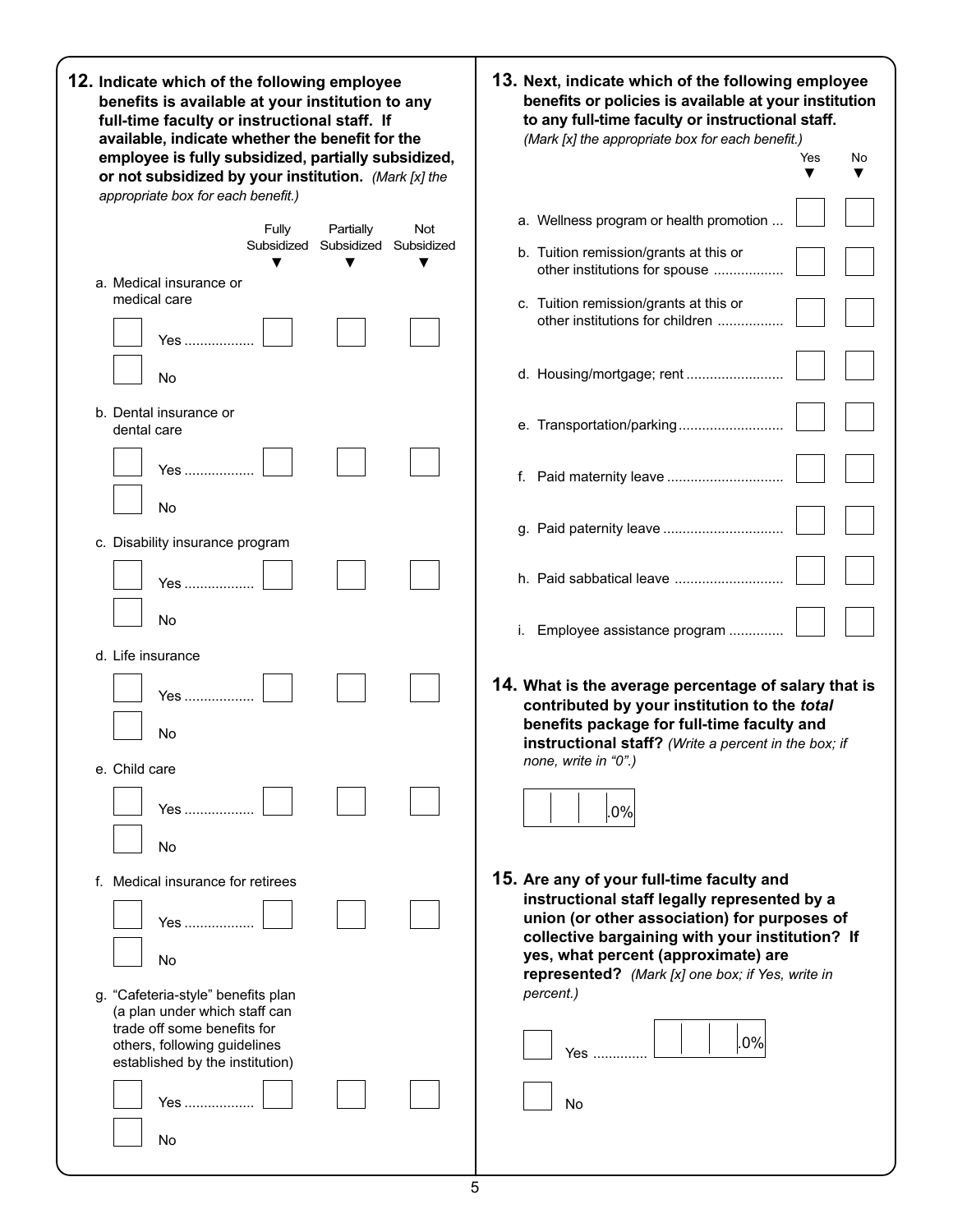|    | 16. Are any of the following used as part of<br>institution or department/school policy in<br>assessing the teaching performance of full-time<br>instructional faculty/staff at this institution?<br>(Mark [x] the appropriate boxes for each item; if you do<br>not use or do not know about an assessment, check |                       |                                 |                  |               | <b>SECTION B</b><br><b>PART-TIME FACULTY AND</b><br><b>INSTRUCTIONAL STAFF</b>                                                                                                                                                                                                                                                                                                                                                    |
|----|--------------------------------------------------------------------------------------------------------------------------------------------------------------------------------------------------------------------------------------------------------------------------------------------------------------------|-----------------------|---------------------------------|------------------|---------------|-----------------------------------------------------------------------------------------------------------------------------------------------------------------------------------------------------------------------------------------------------------------------------------------------------------------------------------------------------------------------------------------------------------------------------------|
|    | "Not Used" or "Don't Know.")                                                                                                                                                                                                                                                                                       | Institution<br>Policy | Department/<br>School<br>Policy | Not<br>Used<br>▼ | Don't<br>Know | <b>Instructions:</b> If you indicated that your institution has<br>part-time faculty or instructional staff (at Question 1b),<br>please continue with SECTION B, Question 17 below.<br>Otherwise, please skip to SECTION C on page 9.                                                                                                                                                                                             |
|    | a. Student evaluations                                                                                                                                                                                                                                                                                             |                       |                                 |                  |               | <b>Reminder:</b> Part-time refers to an individual's employment<br>status at the institution rather than to their assigned<br>instructional responsibilities.                                                                                                                                                                                                                                                                     |
| i. | b. Student test scores<br>c. Student career<br>placement<br>d. Other measures of<br>student performance<br>e. Department/division<br>chair evaluations<br>f. Dean evaluations<br>g. Peer evaluations<br>h. Self-evaluations<br>Other (Please<br>describe below.)                                                   |                       |                                 |                  |               | 17. Are any retirement plans available to any part-<br>time faculty or instructional staff at your<br>institution? (Mark [x] one box.)<br>Yes to all part-time faculty and instructional staff<br>Yes to most part-time faculty and instructional staff<br>Yes to some part-time faculty and instructional staff<br>No to all part-time faculty and instructional staff<br>(SKIP TO QUESTION 20)<br><b>CONTINUE TO NEXT PAGE.</b> |
|    |                                                                                                                                                                                                                                                                                                                    |                       |                                 |                  |               |                                                                                                                                                                                                                                                                                                                                                                                                                                   |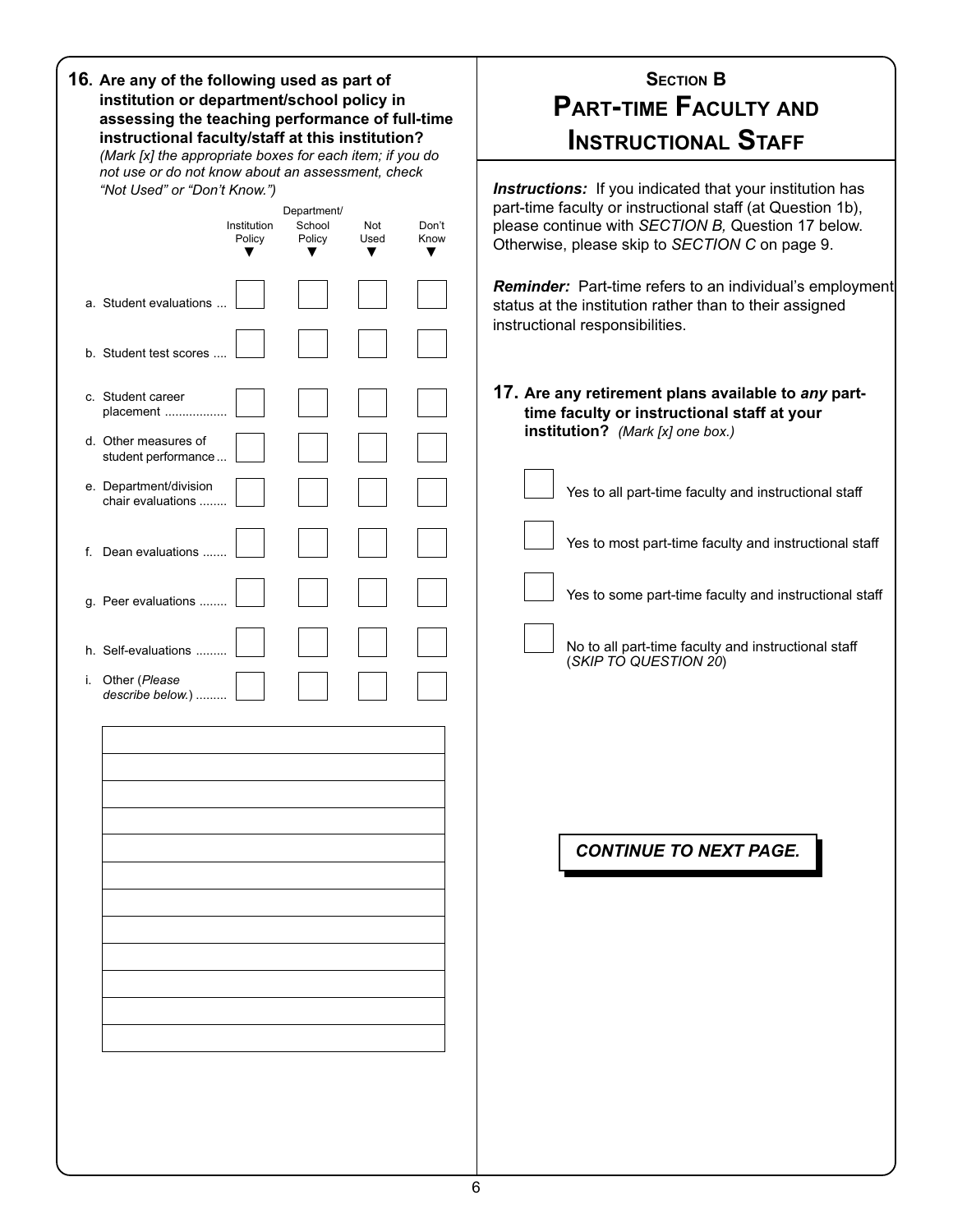| 18. Indicate which of the retirement plans listed<br>below is available to any part-time faculty or<br>instructional staff at your institution. If<br>available, please indicate whether the plan is<br>fully subsidized, partially subsidized, or not<br>subsidized by your institution. (Mark [x] the<br>appropriate box for each plan; if you do not know if a plan<br>is available, check "Don't Know.") | 19. If a retirement plan is available for any part-time<br>faculty or instructional staff, does your<br>institution have any criteria that must be met in<br>order for part-time faculty or instructional staff<br>to be eligible for any retirement plan? (Mark [x]<br>one box.)<br>No, no criteria, or not available |
|--------------------------------------------------------------------------------------------------------------------------------------------------------------------------------------------------------------------------------------------------------------------------------------------------------------------------------------------------------------------------------------------------------------|------------------------------------------------------------------------------------------------------------------------------------------------------------------------------------------------------------------------------------------------------------------------------------------------------------------------|
| Fully<br>Partially<br>Not<br>Subsidized Subsidized Subsidized<br>▼<br>▼<br>▼<br>a. TIAA/CREF plan<br>Yes                                                                                                                                                                                                                                                                                                     | Yes (Please describe below.)                                                                                                                                                                                                                                                                                           |
| No<br>Don't Know<br>b. Other 403 plan                                                                                                                                                                                                                                                                                                                                                                        |                                                                                                                                                                                                                                                                                                                        |
| Yes ……………<br>No<br>Don't Know                                                                                                                                                                                                                                                                                                                                                                                |                                                                                                                                                                                                                                                                                                                        |
| c. State plan<br>Yes<br>No                                                                                                                                                                                                                                                                                                                                                                                   |                                                                                                                                                                                                                                                                                                                        |
| Don't Know<br>d. 401K or 401B plan<br>Yes<br>No<br>Don't Know                                                                                                                                                                                                                                                                                                                                                | <b>CONTINUE TO NEXT PAGE.</b>                                                                                                                                                                                                                                                                                          |
| e. Other retirement plan<br>Yes<br>No<br>Don't Know                                                                                                                                                                                                                                                                                                                                                          |                                                                                                                                                                                                                                                                                                                        |
|                                                                                                                                                                                                                                                                                                                                                                                                              |                                                                                                                                                                                                                                                                                                                        |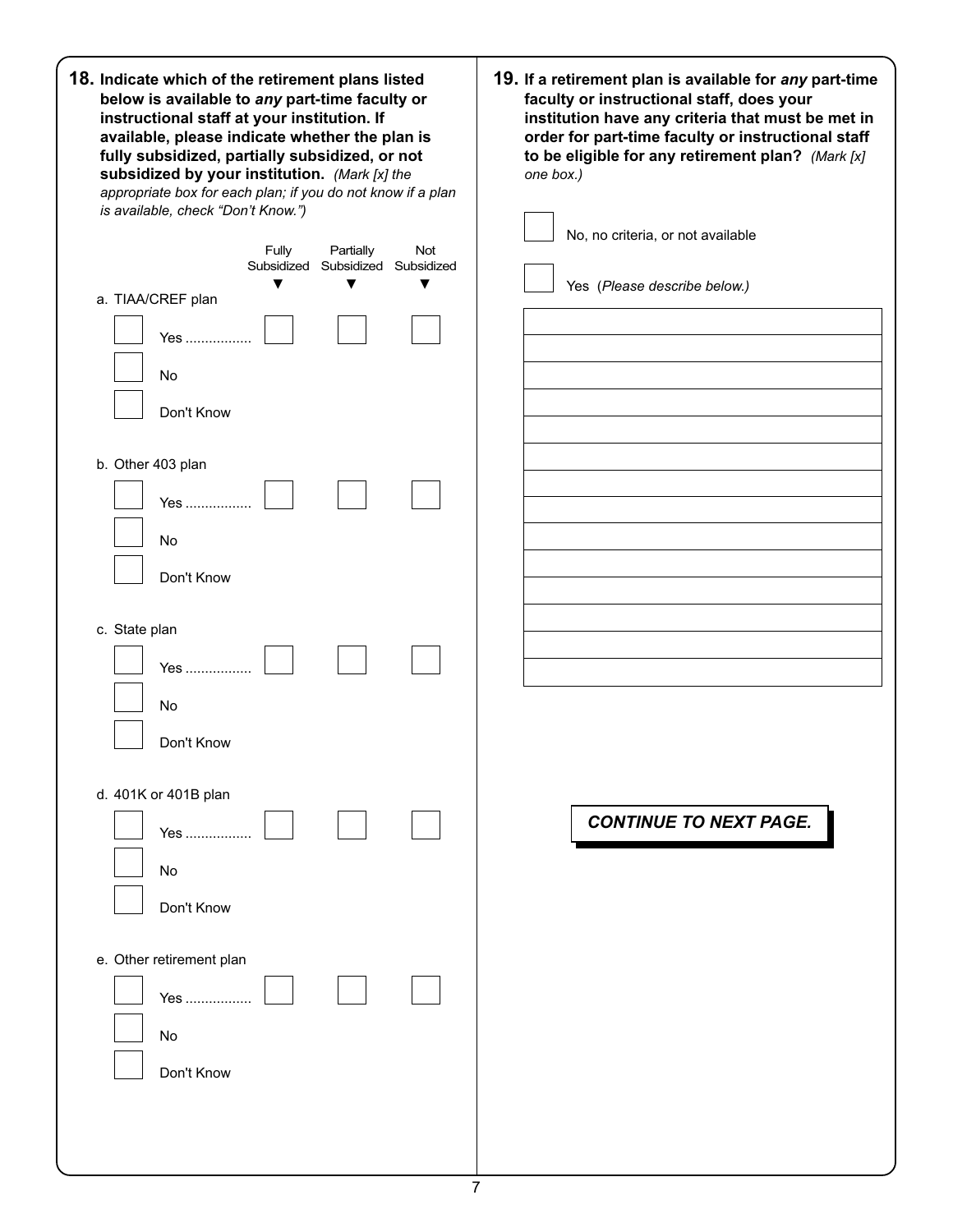| 20. Indicate which of the following employee<br>benefits is available at your institution to any<br>part-time faculty or instructional staff. If<br>available, indicate whether the benefit for the<br>employee is fully subsidized, partially<br>subsidized, or not subsidized by your institution.<br>(Mark [x] the appropriate box for each benefit; if you do not<br>know if a benefit is available, check "Don't Know.")<br>NA (Not applicable. No benefits available.)<br>Fully<br>Partially<br>Not<br>a. Medical insurance<br>Subsidized<br>Subsidized Subsidized<br>or medical care<br>Yes<br>No<br>Don't Know | Partially<br>Fully<br>Not<br>Subsidized<br>Subsidized<br>Subsidized<br>g. "Cafeteria-style" benefits plan<br>(a plan under which staff can<br>trade off some benefits for<br>others, following guidelines<br>established by the institution)<br>Yes<br>No<br>Don't Know<br>21. Next, indicate which of the following employee<br>benefits or policies is available at your institution<br>to any part-time faculty or instructional staff.<br>(Mark [x] the appropriate box for each benefit; if you do not<br>know if a benefit is available, check "Don't Know.") |
|------------------------------------------------------------------------------------------------------------------------------------------------------------------------------------------------------------------------------------------------------------------------------------------------------------------------------------------------------------------------------------------------------------------------------------------------------------------------------------------------------------------------------------------------------------------------------------------------------------------------|---------------------------------------------------------------------------------------------------------------------------------------------------------------------------------------------------------------------------------------------------------------------------------------------------------------------------------------------------------------------------------------------------------------------------------------------------------------------------------------------------------------------------------------------------------------------|
| b. Dental insurance or dental care                                                                                                                                                                                                                                                                                                                                                                                                                                                                                                                                                                                     | NA (Not applicable. No benefits available.)                                                                                                                                                                                                                                                                                                                                                                                                                                                                                                                         |
| Yes                                                                                                                                                                                                                                                                                                                                                                                                                                                                                                                                                                                                                    | Don't<br>No<br>Know<br>Yes                                                                                                                                                                                                                                                                                                                                                                                                                                                                                                                                          |
| No                                                                                                                                                                                                                                                                                                                                                                                                                                                                                                                                                                                                                     | ▼<br>▼<br>a. Wellness program or health                                                                                                                                                                                                                                                                                                                                                                                                                                                                                                                             |
| Don't Know                                                                                                                                                                                                                                                                                                                                                                                                                                                                                                                                                                                                             |                                                                                                                                                                                                                                                                                                                                                                                                                                                                                                                                                                     |
| c. Disability insurance program                                                                                                                                                                                                                                                                                                                                                                                                                                                                                                                                                                                        | b. Tuition remission/grants at this<br>or other institutions for spouse                                                                                                                                                                                                                                                                                                                                                                                                                                                                                             |
| Yes                                                                                                                                                                                                                                                                                                                                                                                                                                                                                                                                                                                                                    | c. Tuition remission/grants at this<br>or other institutions for children                                                                                                                                                                                                                                                                                                                                                                                                                                                                                           |
| No                                                                                                                                                                                                                                                                                                                                                                                                                                                                                                                                                                                                                     | d. Housing/mortgage; rent                                                                                                                                                                                                                                                                                                                                                                                                                                                                                                                                           |
| Don't Know                                                                                                                                                                                                                                                                                                                                                                                                                                                                                                                                                                                                             | e. Transportation/parking                                                                                                                                                                                                                                                                                                                                                                                                                                                                                                                                           |
| d. Life insurance                                                                                                                                                                                                                                                                                                                                                                                                                                                                                                                                                                                                      |                                                                                                                                                                                                                                                                                                                                                                                                                                                                                                                                                                     |
| Yes                                                                                                                                                                                                                                                                                                                                                                                                                                                                                                                                                                                                                    | f.<br>Paid maternity leave                                                                                                                                                                                                                                                                                                                                                                                                                                                                                                                                          |
| No                                                                                                                                                                                                                                                                                                                                                                                                                                                                                                                                                                                                                     | g. Paid paternity leave                                                                                                                                                                                                                                                                                                                                                                                                                                                                                                                                             |
| Don't Know                                                                                                                                                                                                                                                                                                                                                                                                                                                                                                                                                                                                             | h. Paid sabbatical leave                                                                                                                                                                                                                                                                                                                                                                                                                                                                                                                                            |
| e. Child care                                                                                                                                                                                                                                                                                                                                                                                                                                                                                                                                                                                                          | i. Employee assistance program                                                                                                                                                                                                                                                                                                                                                                                                                                                                                                                                      |
|                                                                                                                                                                                                                                                                                                                                                                                                                                                                                                                                                                                                                        |                                                                                                                                                                                                                                                                                                                                                                                                                                                                                                                                                                     |
| Yes                                                                                                                                                                                                                                                                                                                                                                                                                                                                                                                                                                                                                    | 22. Does your institution have any criteria that must be<br>met in order for part-time faculty and instructional                                                                                                                                                                                                                                                                                                                                                                                                                                                    |
| No                                                                                                                                                                                                                                                                                                                                                                                                                                                                                                                                                                                                                     | staff to be eligible for any benefits? (Mark [x] one box.)                                                                                                                                                                                                                                                                                                                                                                                                                                                                                                          |
| Don't Know                                                                                                                                                                                                                                                                                                                                                                                                                                                                                                                                                                                                             | <b>No</b>                                                                                                                                                                                                                                                                                                                                                                                                                                                                                                                                                           |
| Medical insurance for retirees<br>Yes                                                                                                                                                                                                                                                                                                                                                                                                                                                                                                                                                                                  | Yes (Please describe below.)                                                                                                                                                                                                                                                                                                                                                                                                                                                                                                                                        |
|                                                                                                                                                                                                                                                                                                                                                                                                                                                                                                                                                                                                                        |                                                                                                                                                                                                                                                                                                                                                                                                                                                                                                                                                                     |
| No                                                                                                                                                                                                                                                                                                                                                                                                                                                                                                                                                                                                                     |                                                                                                                                                                                                                                                                                                                                                                                                                                                                                                                                                                     |
| Don't Know                                                                                                                                                                                                                                                                                                                                                                                                                                                                                                                                                                                                             |                                                                                                                                                                                                                                                                                                                                                                                                                                                                                                                                                                     |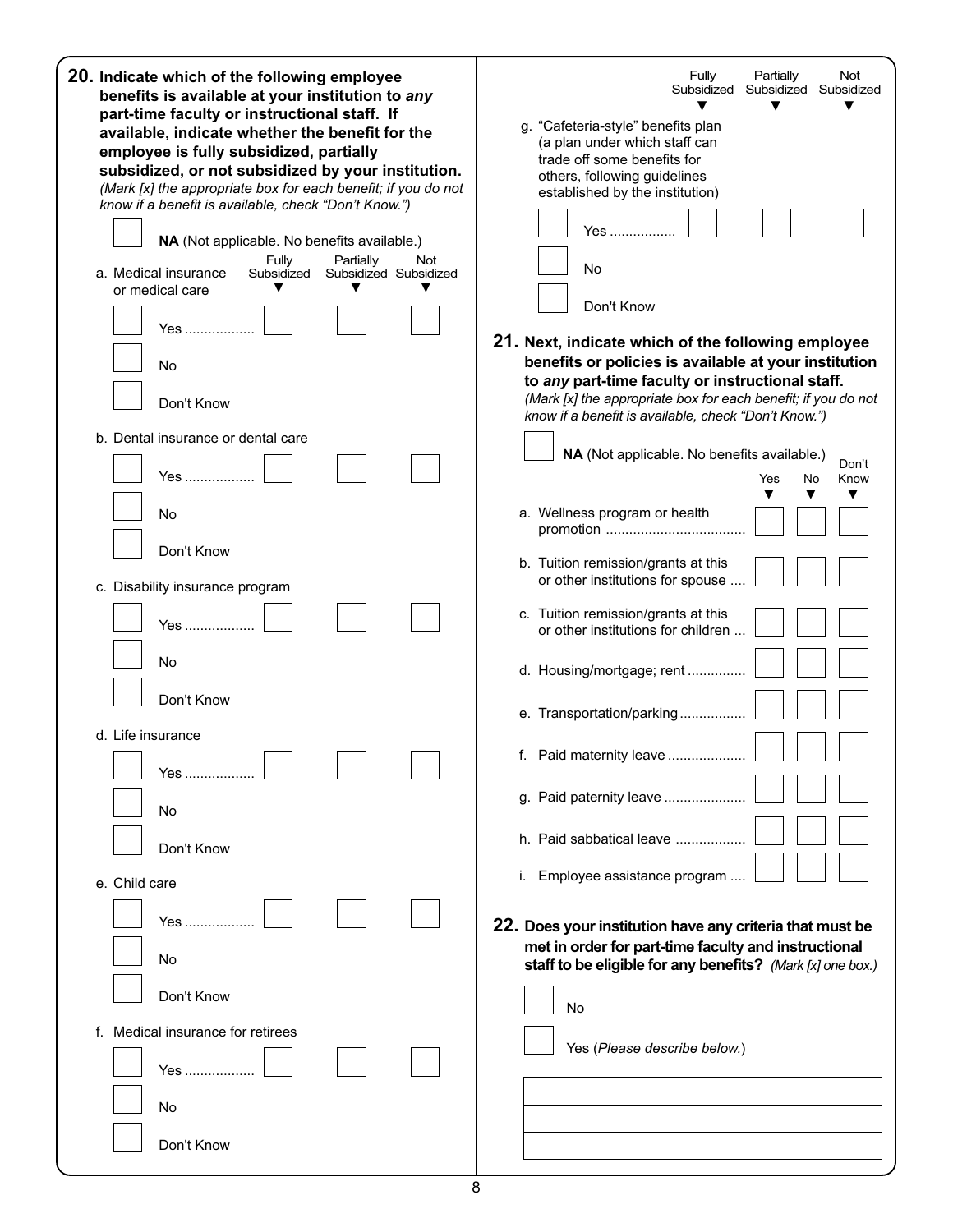| 23. What is the average percentage of salary that is<br>contributed by your institution to the total<br>benefits package for part-time faculty and<br>instructional staff? (Write a number in the box; if<br>none, write in "0".)                                                                                        | <b>SECTION C</b><br><b>ALL FACULTY AND</b><br><b>INSTRUCTIONAL STAFF</b>                                                                                                                                                                                                                                                                                                                                          |
|--------------------------------------------------------------------------------------------------------------------------------------------------------------------------------------------------------------------------------------------------------------------------------------------------------------------------|-------------------------------------------------------------------------------------------------------------------------------------------------------------------------------------------------------------------------------------------------------------------------------------------------------------------------------------------------------------------------------------------------------------------|
| 0%<br>24. Are any of your part-time faculty and<br>instructional staff legally represented by a<br>union (or other association) for purposes of<br>collective bargaining with this institution? If yes,<br>what percent (approximate) are represented?<br>(Mark [x] one box; if Yes, write in percent.)<br>$.0\%$<br>Yes | 26. What percentage of undergraduate student<br>credit hours were assigned to the following<br>staff? Student credit hours are defined as the<br>number of course credits or contact hours<br>multiplied by the number of students enrolled.<br>(Write a percentage in each box; if none, write in "0".<br>Categories should sum to 100%.)<br>Not applicable; no undergraduates (SKIP TO<br>SECTION D on page 10) |
| No<br>25. Are any of the following used as part of<br>institution or department/school policy in<br>assessing the teaching performance of part-time                                                                                                                                                                      | Percent of undergraduate<br>instruction assigned to full-time<br>$.0\%$<br>faculty or instructional staff<br>Percent of undergraduate<br>instruction assigned to part-time                                                                                                                                                                                                                                        |
| instructional faculty/staff at this institution? (Mark<br>[x] the appropriate boxes for each item; if you do not use or<br>do not know, mark "Not Used" or "Don't Know.")<br>Institution Department/<br>Not<br>Don't<br><b>School Policy</b><br>Used<br>Know<br>Policy                                                   | .0%<br>faculty or instructional staff<br>Percent of undergraduate<br>$.0\%$<br>instruction assigned to teaching<br>assistants                                                                                                                                                                                                                                                                                     |
| a. Student evaluations<br>b. Student test scores                                                                                                                                                                                                                                                                         | Percent of undergraduate<br>$.0\%$<br>instruction assigned to others<br>(Please specify below.)                                                                                                                                                                                                                                                                                                                   |
| c. Student career<br>placement.                                                                                                                                                                                                                                                                                          | $= 100 \%$                                                                                                                                                                                                                                                                                                                                                                                                        |
| d. Other measures of<br>student performance                                                                                                                                                                                                                                                                              |                                                                                                                                                                                                                                                                                                                                                                                                                   |
| e. Department/division<br>chair evaluations                                                                                                                                                                                                                                                                              |                                                                                                                                                                                                                                                                                                                                                                                                                   |
| f. Dean evaluations                                                                                                                                                                                                                                                                                                      |                                                                                                                                                                                                                                                                                                                                                                                                                   |
| g. Peer evaluations                                                                                                                                                                                                                                                                                                      |                                                                                                                                                                                                                                                                                                                                                                                                                   |
| h. Self-evaluations                                                                                                                                                                                                                                                                                                      |                                                                                                                                                                                                                                                                                                                                                                                                                   |
| i. Other (Please<br>describe below.)                                                                                                                                                                                                                                                                                     |                                                                                                                                                                                                                                                                                                                                                                                                                   |
|                                                                                                                                                                                                                                                                                                                          |                                                                                                                                                                                                                                                                                                                                                                                                                   |
|                                                                                                                                                                                                                                                                                                                          |                                                                                                                                                                                                                                                                                                                                                                                                                   |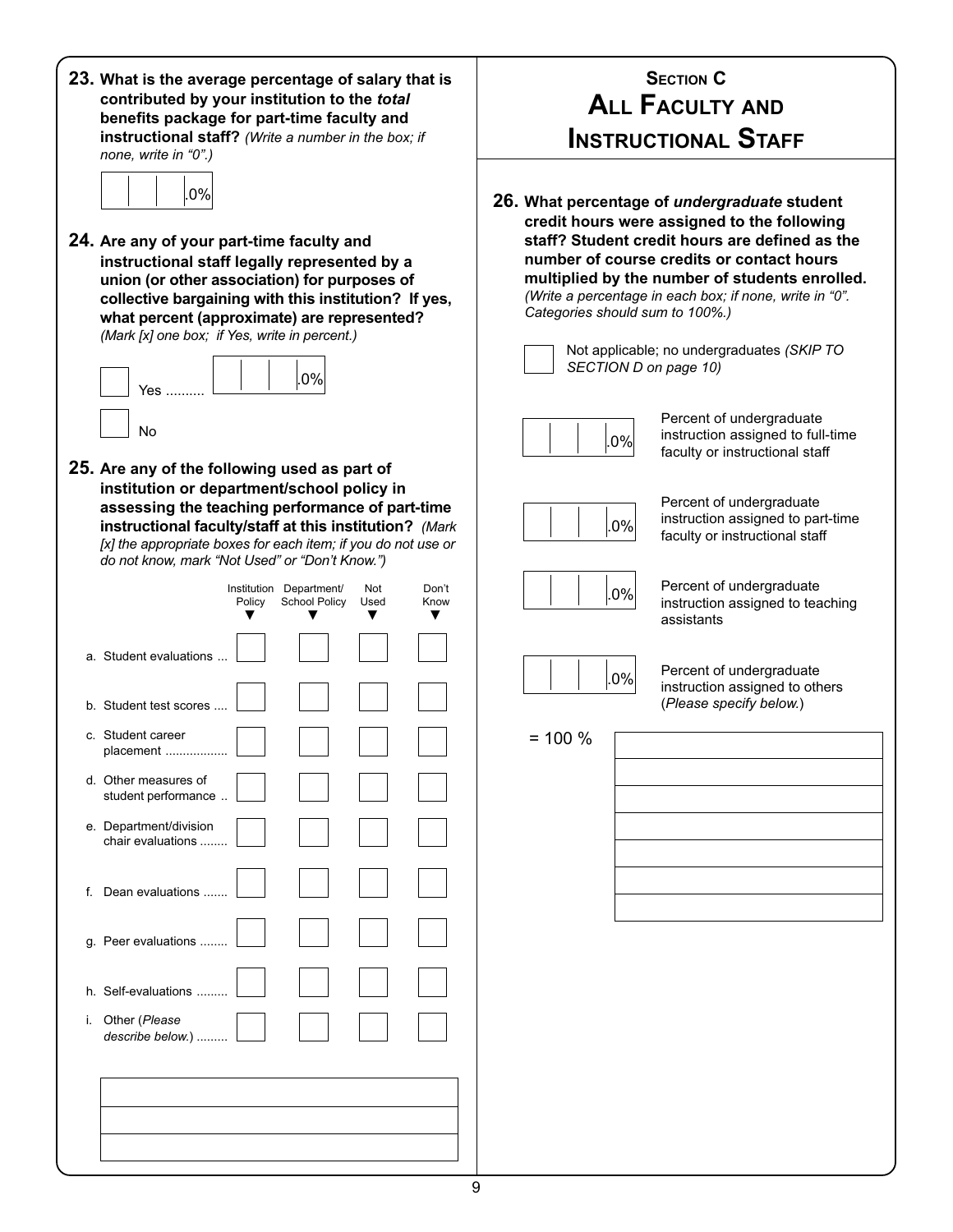|    | <b>SECTION D</b><br><b>RESPONDENT INFORMATION</b>                                                                                                                                                                                                                                                                                |    |                                                              |  |  |  |  |
|----|----------------------------------------------------------------------------------------------------------------------------------------------------------------------------------------------------------------------------------------------------------------------------------------------------------------------------------|----|--------------------------------------------------------------|--|--|--|--|
|    | <b>Instructions:</b> Please fill in your name and title at this institution, as well as the names and titles of any other<br>individuals who answered one or more questions in this questionnaire, and the question numbers each individual<br>worked on. Include telephone numbers in case we have questions about any entries. |    |                                                              |  |  |  |  |
|    | All information that would permit identification of individuals, including names and telephone numbers, will be removed<br>from survey files.                                                                                                                                                                                    |    |                                                              |  |  |  |  |
| а. | Name of primary contact if there are any questions:                                                                                                                                                                                                                                                                              | d. | Other respondent:                                            |  |  |  |  |
|    | Title:                                                                                                                                                                                                                                                                                                                           |    | Title:                                                       |  |  |  |  |
|    | Telephone:                                                                                                                                                                                                                                                                                                                       |    | Telephone:                                                   |  |  |  |  |
|    | Please write in the question numbers answered:<br>All                                                                                                                                                                                                                                                                            |    | Please write in the question numbers answered:               |  |  |  |  |
|    |                                                                                                                                                                                                                                                                                                                                  | е. | Other respondent:                                            |  |  |  |  |
| b. | Other respondent:                                                                                                                                                                                                                                                                                                                |    |                                                              |  |  |  |  |
|    | Title:                                                                                                                                                                                                                                                                                                                           |    | Title:                                                       |  |  |  |  |
|    |                                                                                                                                                                                                                                                                                                                                  |    | Telephone:                                                   |  |  |  |  |
|    | Telephone:<br>$\mathbf{I}$<br>$\mathbf{I}$<br>-1<br>$\mathbf{I}$                                                                                                                                                                                                                                                                 |    | Please write in the question numbers answered:               |  |  |  |  |
|    | Please write in the question numbers answered:                                                                                                                                                                                                                                                                                   |    |                                                              |  |  |  |  |
|    |                                                                                                                                                                                                                                                                                                                                  | f. | Other respondent:                                            |  |  |  |  |
| c. | Other respondent:                                                                                                                                                                                                                                                                                                                |    | Title:                                                       |  |  |  |  |
|    | Title:                                                                                                                                                                                                                                                                                                                           |    |                                                              |  |  |  |  |
|    |                                                                                                                                                                                                                                                                                                                                  |    | Telephone:<br>Please write in the question numbers answered: |  |  |  |  |
|    | Telephone:                                                                                                                                                                                                                                                                                                                       |    |                                                              |  |  |  |  |
|    | Please write in the question numbers answered:                                                                                                                                                                                                                                                                                   |    |                                                              |  |  |  |  |
|    |                                                                                                                                                                                                                                                                                                                                  |    |                                                              |  |  |  |  |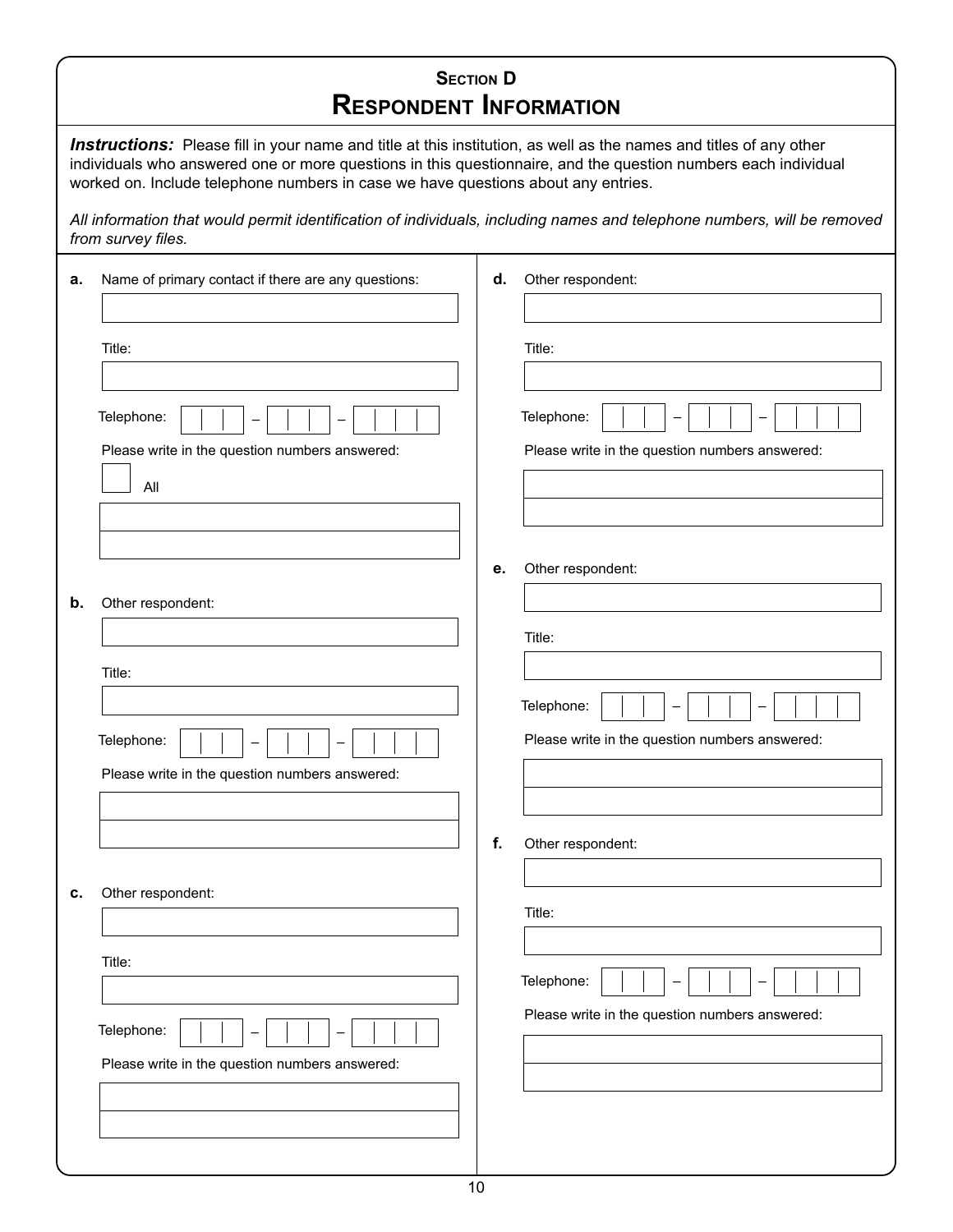### **GLOSSARY**

**1998 Fall Term**—The term that was in progress as of November 1, 1998.

Note: While the NSOPF:99 definition of faculty is similar to the IPEDS definition [see IPEDS Fall Staff Survey Definitions on the next pagel, it is not identical. The NSOPF:99 definition of faculty is broader than the IPEDS definition of faculty. For example, NSOPF:99 includes as faculty an individual who is an administrator, dean, librarian; etc., and has faculty status even if that individual is not engaged in instructional activities during the 1998 Fall Term. NSOPF:99 is interested in all faculty. The IPEDS definitions that appear on the following page are provided to remind you to include all faculty as defined in IPEDS as well as all other individuals at your institution/branch who have faculty status.

### **NSOPF:99 Definition of Faculty and Instructional Staff**

**Faculty**—All employees classified by the institution as faculty who were on the payroll of your institution as of November 1, 1998.

### **Include as Faculty:**

- Any individuals who would be reported as "Faculty (Instruction/Research/Public Service)" on the U.S. Department of Education Integrated Postsecondary Education Data System (IPEDS): Fall Staff Survey.
- Any individuals with **faculty status** who would be reported as "Executive, Administrative, and Managerial" on the IPEDS Fall Staff Survey, whether or not the person is engaged in any instructional activities.
- Any individuals with **faculty status** who would be reported as "Other Professionals (Support/Service)" on the IPEDS Fall Staff Survey, whether or not the person is engaged in any instructional activities.

### **Exclude as Faculty:**

• Any individuals who would be reported as "Instruction/Research Assistants" on the IPEDS Fall Staff Survey.

**Instructional Staff**—All employees with **instructional responsibilities**—teaching one or more courses, or advising or supervising students' academic activities (e.g., serving on undergraduate or graduate thesis or dissertation committees, supervising an independent study or one-on-one instructions, etc.)—during the 1998 Fall Term who were on the payroll of your institution as of November 1, 1998 and who may or may not have faculty status.

### **Include as Instructional Staff:**

- Any individuals with instructional responsibilities during the 1998 Fall Term who would be reported as "Executive, Administrative, and Managerial" on the IPEDS Fall Staff Survey (i.e., A finance officer teaching a class in the business school.)
- Any individuals with instructional responsibilities during the 1998 Fall Term who would be reported as "Other Professionals (Support/Service)" on the IPEDS Fall Staff Survey.

### **Exclude as Instructional Staff:**

• Any individuals who would be reported as "Instruction/Research Assistants" on the IPEDS Fall Staff Survey.

*Continue on next page* ➠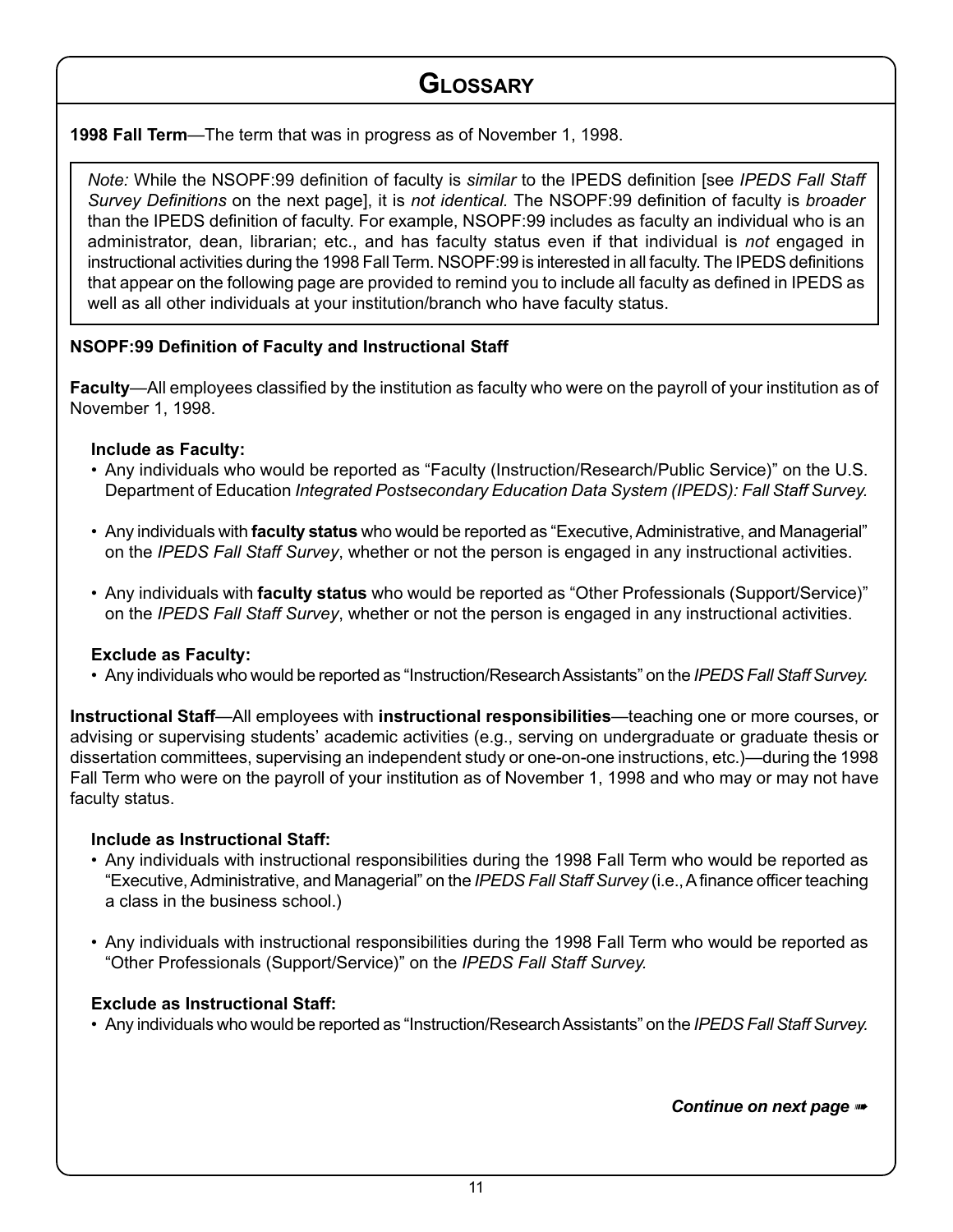**Full-time**—Persons on payroll of the institution and classified by the institution as full-time, regardless of the amount of instructional responsibilities.

**Part-time—**Persons on the payroll of the institution and classified by the institution as part-time, regardless of the amount of instructional responsibilities.

**Tenure—**Status of a personnel position, or a person occupying a position or occupation, with respect to permanence of position.

**Tenure Track—**Positions that lead to consideration for tenure.

### *NOTE:*

This restriction does not apply in the case of the NSOPF:99 definition of faculty. Please include anyone with faculty status or any instructional responsibilities as of November 1, 1998.

#### **START HERE For Reference Only**

### *IPEDS Fall Staff Survey* **Definitions**

- **Facuity (instruction/Research/Public Service)**—Persons whose specific assignments customarily are made<br>for the purpose of conducting instruction, research, or public service as a principal activity (or activities), and wh , deans, assistant deans, and executive officers of academic departments (chairpersons, heads, or the equivalent) • **Faculty (Instruction/Research/Public Service)**—Persons whose specific assignments customarily are made hold academic-rank titles of professor, associate professor, assistant professor, instructor, lecturer, or the equivalent of any of these academic ranks. This category includes deans, directors, or the equivalent, as well as associate if their *principal activity* is instructional. Student teachers or research assistants are not included in this category.
- **Executive, Administrative, and Managerial**—Persons whose assignments require primary (and major) responsibility for management of the institution, or a customarily recognized department or subdivision thereof. Assignments require the performance of work directly related to management policies or general business operations of the institution, department, or subdivision. It is assumed that assignments in this category customarily and regularly require the incumbent to exercise discretion and independent judgment, and to direct the work of others. Included in this category are all officers subordinate to any of these as president, vice president, dean, director, or the equivalent, as well as officers subordinate to any of these administrators with such titles as associate dean, assistant dean, executive officer of academic departments (department heads, or the equivalent) if their principal activity is administrative.
- **Other Professionals (Support/Service)**—Persons employed for the primary purpose of performing academic support, student service, and institutional support activities, whose assignments would require either college graduation or experience of such kind and amount as to provide a comparable background, include employees such as librarians, accountants, systems analysts, and coaches in this category.
- **Instruction/Research Assistants**—Students employed on a part-time basis for the primary purpose of assisting in classroom or laboratory instruction or in the conduct of research. These positions are typically held by graduate students having titles such as teaching assistant, teaching associate, teaching fellow, or research assistant.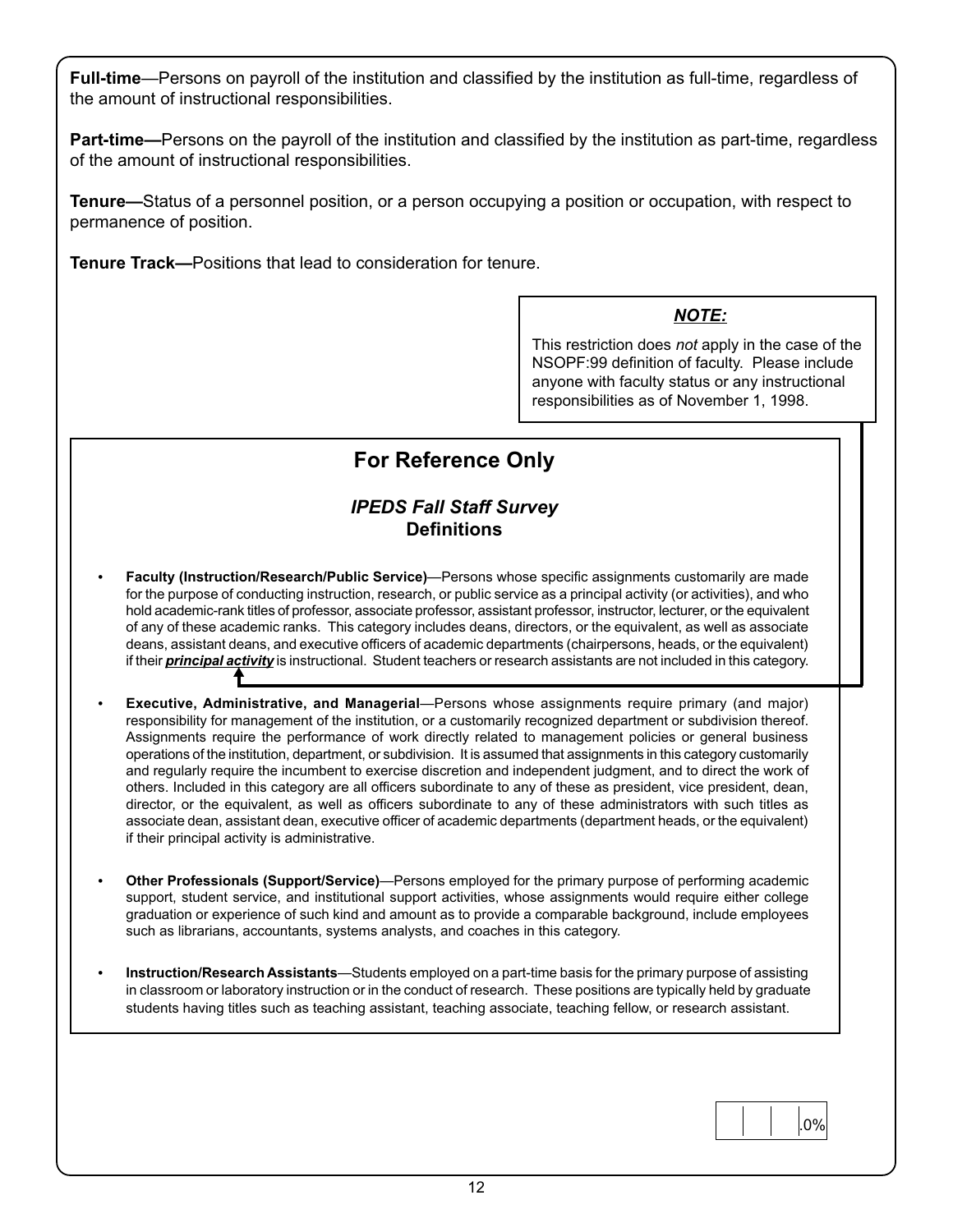| <b>Comments:</b> |                                                                                  |
|------------------|----------------------------------------------------------------------------------|
|                  |                                                                                  |
|                  |                                                                                  |
|                  |                                                                                  |
|                  |                                                                                  |
|                  |                                                                                  |
|                  |                                                                                  |
|                  |                                                                                  |
|                  |                                                                                  |
|                  |                                                                                  |
|                  |                                                                                  |
|                  |                                                                                  |
|                  |                                                                                  |
|                  |                                                                                  |
|                  |                                                                                  |
|                  |                                                                                  |
|                  |                                                                                  |
|                  |                                                                                  |
|                  |                                                                                  |
|                  |                                                                                  |
|                  |                                                                                  |
|                  |                                                                                  |
|                  |                                                                                  |
|                  | Thank you very much for your participation.                                      |
|                  |                                                                                  |
|                  |                                                                                  |
|                  | Return this questionnaire in the enclosed pre-paid envelope or mail directly to: |

Lincoln, Nebraska 68505–9926